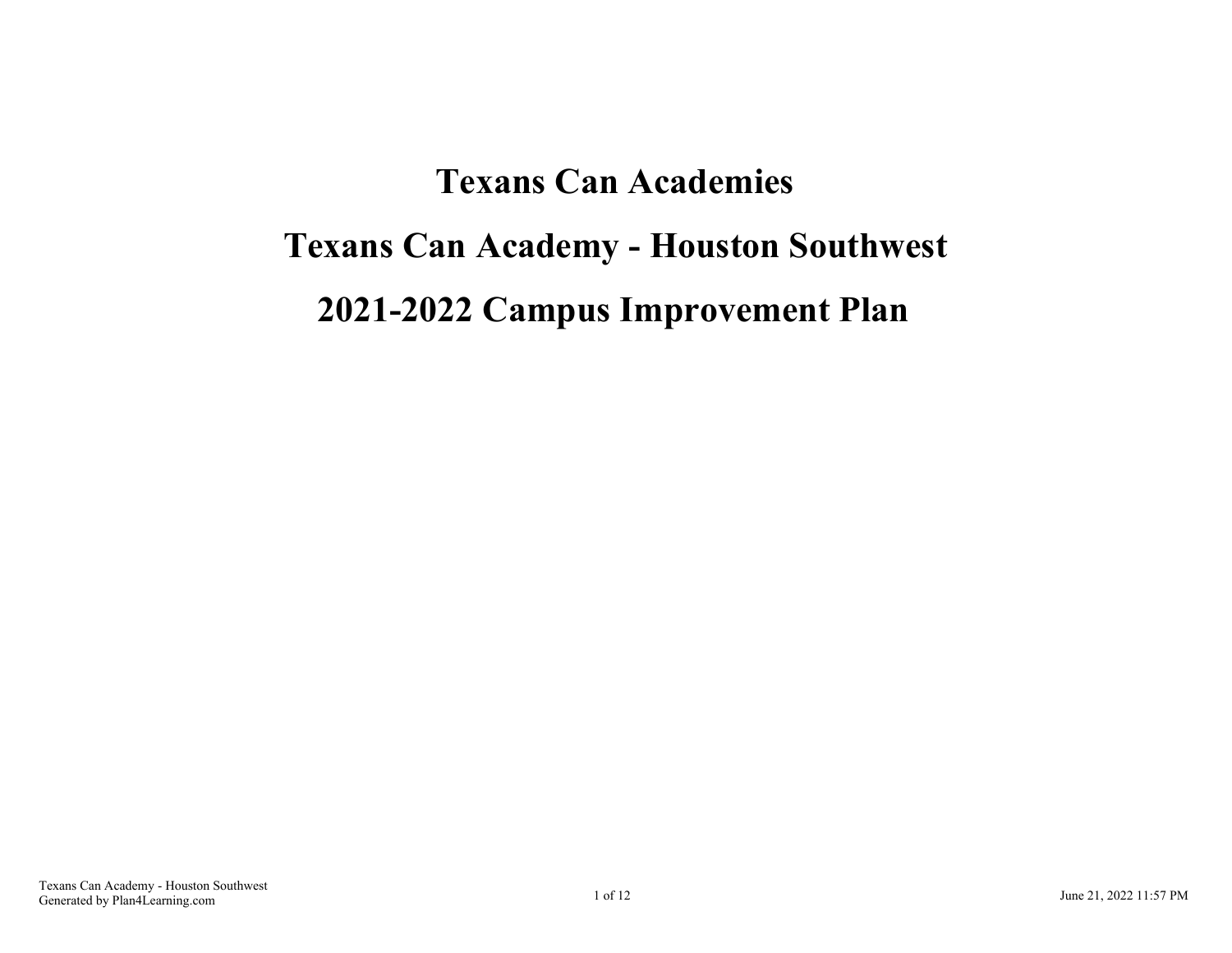# **Mission Statement**

# **Our mission is...**

<span id="page-1-0"></span>To provide the highest quality education for all students, especially those who have struggled in a traditional high school setting, in order to ensure their economic independence.

# **Vision Our philosophy is...**

Reading is the key to empowerment, personal fulfillment, success, and employment. Personal responsibility, character, values, and passion lead to good citizenship. Learning is best accomplished in a nurturing yet structured environment.

# **Value Statement**

# **Our core values are...**

Student centered decision making. A rigorous curriculum based on reading and thinking skills. Fulfilling every aspect of our mission with a sense of urgency.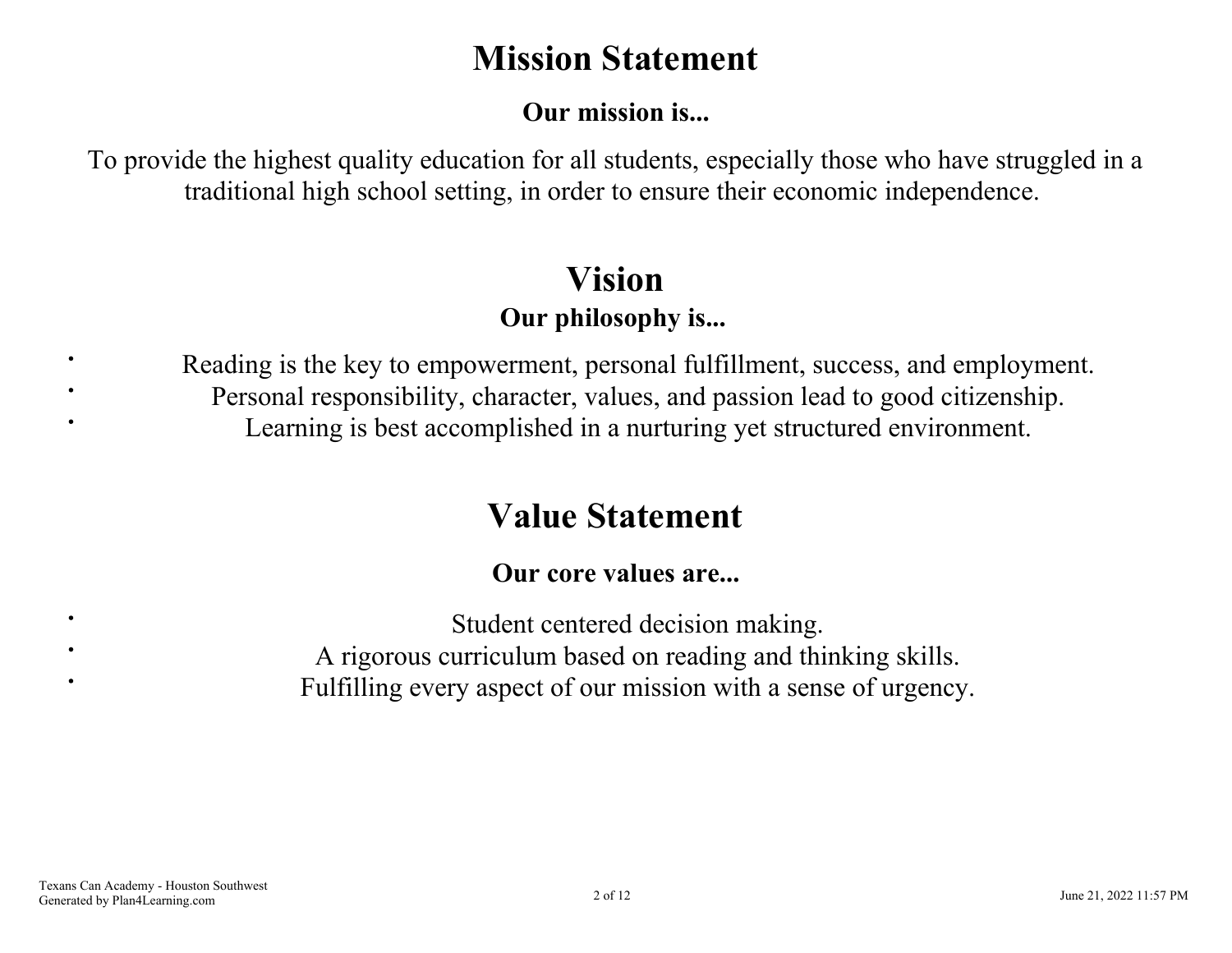# **Table of Contents**

| Our core values are                                                                                                                                                                                                                                                                                                                                                                                                 | $\overline{2}$ |
|---------------------------------------------------------------------------------------------------------------------------------------------------------------------------------------------------------------------------------------------------------------------------------------------------------------------------------------------------------------------------------------------------------------------|----------------|
|                                                                                                                                                                                                                                                                                                                                                                                                                     |                |
|                                                                                                                                                                                                                                                                                                                                                                                                                     |                |
| Comprehensive Needs Assessment                                                                                                                                                                                                                                                                                                                                                                                      |                |
| <b>Student Achievement</b>                                                                                                                                                                                                                                                                                                                                                                                          |                |
| Staff Quality, Recruitment, and Retention                                                                                                                                                                                                                                                                                                                                                                           | 5              |
| <b>Priority Problem Statements</b>                                                                                                                                                                                                                                                                                                                                                                                  | 6              |
| Goals                                                                                                                                                                                                                                                                                                                                                                                                               | $\overline{7}$ |
| Goal 1: Due to COVID, TCA Campuses will not be rated for accountability for 2020-2021. TCA will continue to participate in School Improvement activities, due to<br>previous year ratings. TCA will ensure that learning gaps produced by remote learning and COVID are addressed. Academic achievement target goals are for Spring 2021:<br>English I -30% English II-32% Biology -70% US History -60% Alg. I -65% | $\,8\,$        |
| Goal 2: TCA will establish CCMR Domain III targets and goals for current 12th graders and current graduates. TCA will ensure 275 seniors earn an OSHA certification<br>and/or Microsoft Certification. 30% of current year 12 graders and/or graduates must earn a CCMR point for the district.                                                                                                                     | $\,8\,$        |
| Goal 3: Texans Can will increase awareness and education, capacity, coordination, access, and schoolwide mental health services. This includes school-community<br>partnerships that provide a continuum of mental health services to support all students and the school community.                                                                                                                                | 8              |
| Goal 4: Texans Can will ensure all graduates have transition options for college, license, certificate or military placement.                                                                                                                                                                                                                                                                                       | 8              |
| Goal 5: TCA will ensure compliance by monitoring the Review 360 Evaluation Audits: CAP related items will demonstrate compliance by the state requirements in the<br>following areas: Awarding of Credit, Graduation, ICG, Testing, Special Education, ELL and Credit Recovery                                                                                                                                      | $\,8\,$        |
| Goal 6: Due to COVID, TCA Campuses will not be rated for accountability for 2020-2021. TCA will continue to participate in School Improvement activities, due to<br>previous year ratings. TCA will ensure that learning gaps produced by remote learning and COVID are addressed. Academic achievement target goals are for Spring 2022:<br>English I -30% English II-32% Biology -70% US History -60% Alg. I -65% | 9              |
| Goal 7: TCA will establish CCMR Domain III targets and goals for current 12th graders and current graduates. TCA will ensure 275 seniors earn an OSHA certification<br>and/or Microsoft Certification. 30% of current year 12 graders and/or graduates must earn a CCMR point for the district.                                                                                                                     | 9              |
| Schoolwide and Targeted Assistance Title I Elements                                                                                                                                                                                                                                                                                                                                                                 | 9              |
| ELEMENT 1. SWP COMPREHENSIVE NEEDS ASSESSMENT (CNA)                                                                                                                                                                                                                                                                                                                                                                 | 10             |
| 1.1: Comprehensive Needs Assessment                                                                                                                                                                                                                                                                                                                                                                                 | 10             |
| ELEMENT 2. SWP CAMPUS IMPROVEMENT PLAN (CIP)                                                                                                                                                                                                                                                                                                                                                                        | 10             |
| 2.1: Campus Improvement Plan developed with appropriate stakeholders                                                                                                                                                                                                                                                                                                                                                | 10             |
| 2.3: Available to parents and community in an understandable format and language                                                                                                                                                                                                                                                                                                                                    | 10             |
| 2.4: Opportunities for all children to meet State standards                                                                                                                                                                                                                                                                                                                                                         | 10             |
| 2.5: Increased learning time and well-rounded education                                                                                                                                                                                                                                                                                                                                                             | 11             |
| 2.6: Address needs of all students, particularly at-risk                                                                                                                                                                                                                                                                                                                                                            | 11             |
| ELEMENT 3. PARENT AND FAMILY ENGAGEMENT (PFE)                                                                                                                                                                                                                                                                                                                                                                       | 11             |
| 3.1: Develop and distribute Parent and Family Engagement Policy                                                                                                                                                                                                                                                                                                                                                     | 11             |
| 3.2: Offer flexible number of parent involvement meetings                                                                                                                                                                                                                                                                                                                                                           | 11             |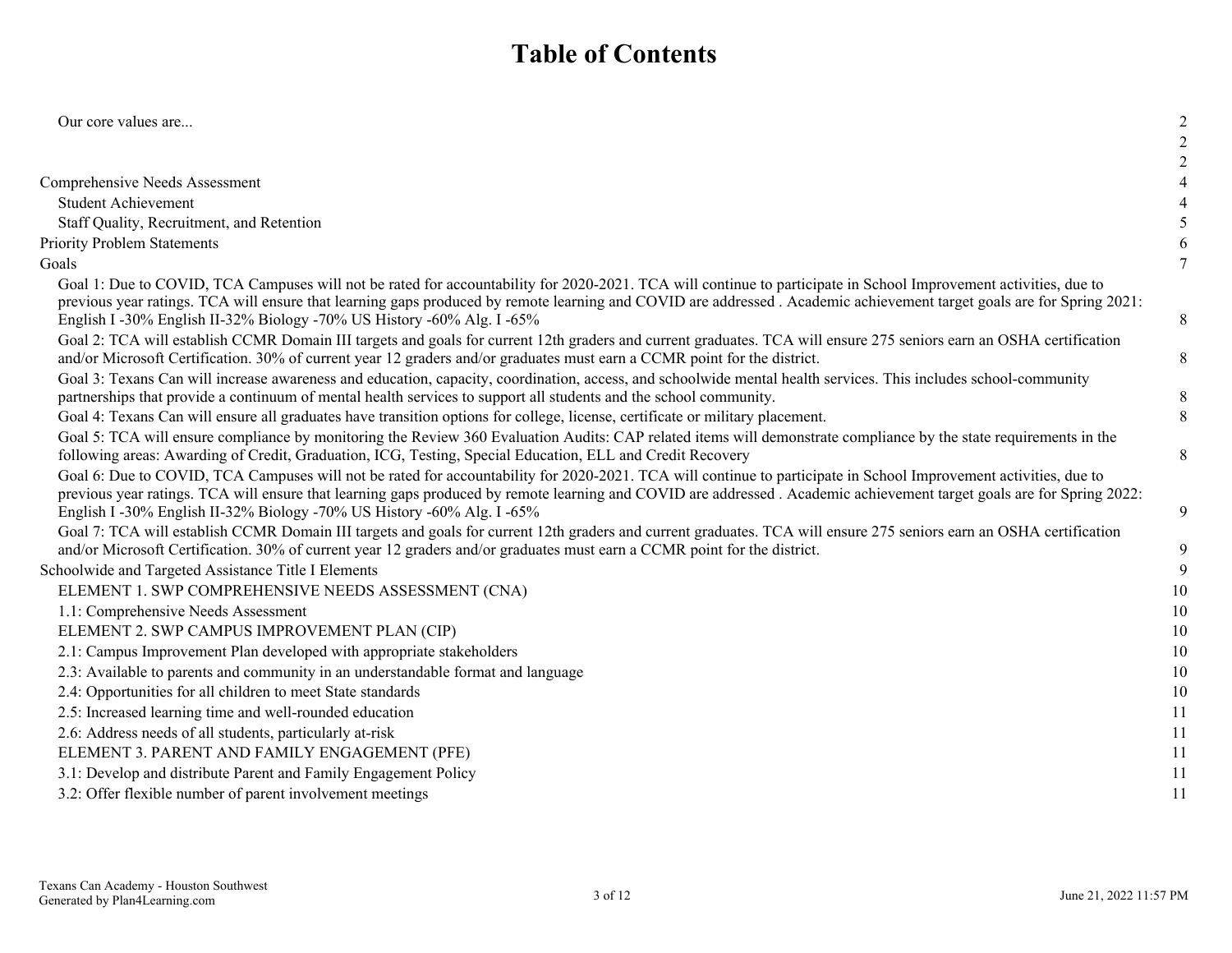# **Comprehensive Needs Assessment**

### <span id="page-3-0"></span>**Student Achievement**

#### **Student Achievement Summary**

Domain 1 goals for Houston Southwest is the following for Domain I EOC All : 56% Approaches 18 % Meets 3 % Masters

Domain I : CCMR Annual Graduate Outcomes CCMR Target 7 %

Domain II Target for HSW 2021-22 : The Domain II target student progress measures will increase to ensure 55% of English II first time EOC Testers meeting their growth measure by May 2022. The Domain II target student progress measures will increase to ensure 55% of Alg. I first time EOC testers meeting their growth measure by May 2022

Domain III targets for HSW will be to increase in the area of CCMR target for annual graduates to 15%. Domain III target for HSW in ELL will increase to ensure 36% of ELL students will advance one language proficiency level.

We will focus on increasing our overall performance in Alg., ELA, U.S. History, and Biology to ensure we meet our Domain I target for 2021-2022. We would like a desired outcome of 10% increase in each subject area for EOC STAAR.

We will target our ELL student group to impact Domain III overall score. Our goal is to achieve 36% of our ELLs increasing one level on the TELPAS.

The goal for CCMR goals for Domain I annual graduates will be 25% by June 2022 through various offerings of state approved programs to earn certifications through OSHA, Baylor Scott and White, Microsoft, and others.

The federal graduation rate goal is to increase by 10% with our 4 year cohort students by June of 2022: Federal Graduation Rate Target : 24.2 % 2020-2021 Federal Graduation Rate for HSW was 14.2%

#### **Student Achievement Strengths**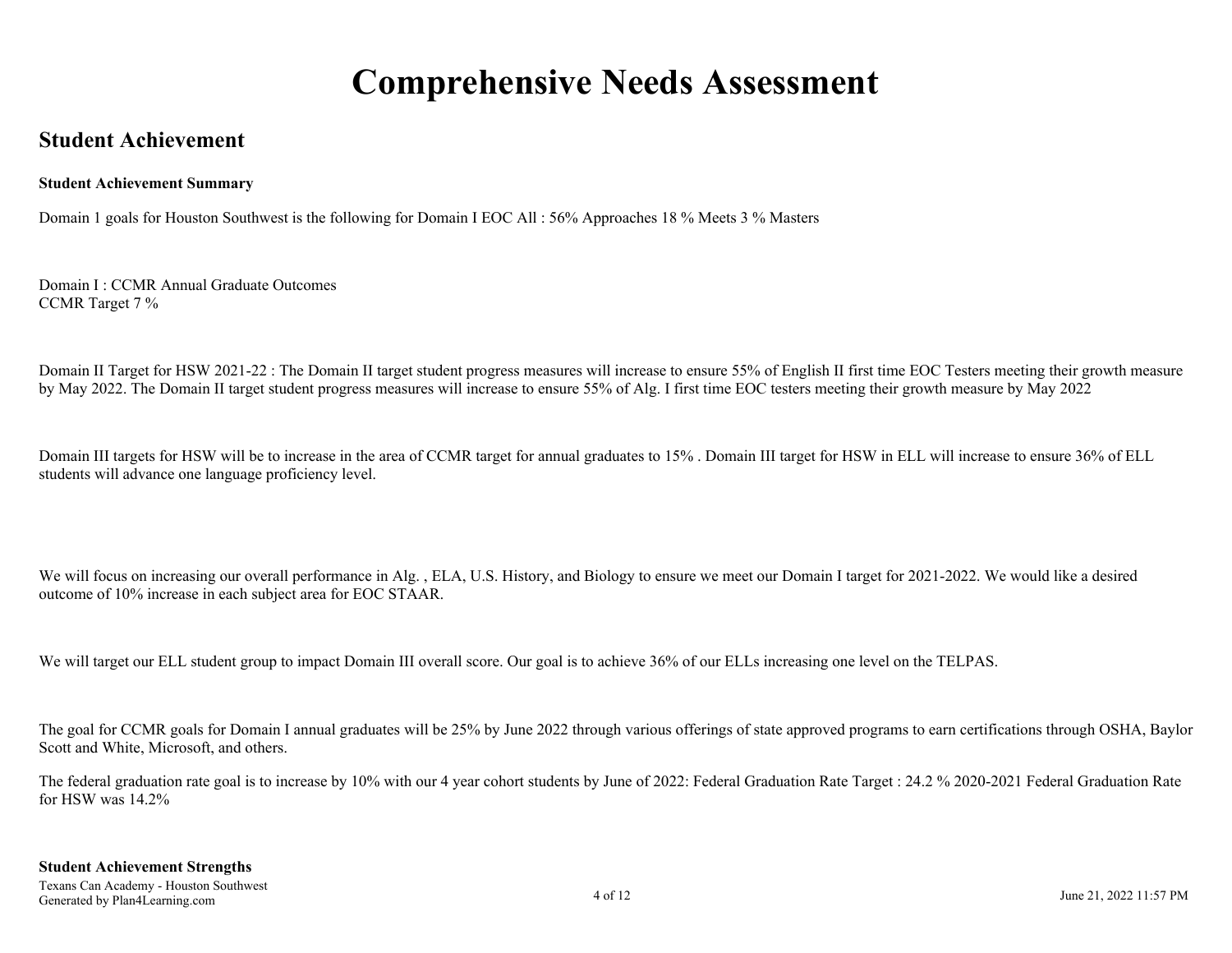The student performance goals were met across the board in Reading and Social Studies. Reading scored 14 percent higher than projected and Social Studies scored 1 percent higher than projected . We attribute the growth in these areas to after school tutoring and Saturday School. Math and Science will require additional growth to meet the projected student performance goal. ELL students are still struggling in ELA and Math

#### **Problem Statements Identifying Student Achievement Needs**

**Problem Statement 1:** New teachers will require additional support in developing skills for creating TEKS aligned learning objectives and formative assessments. **Root Cause:** Late hiring of new teachers and delay in training on teaching and learning strategies.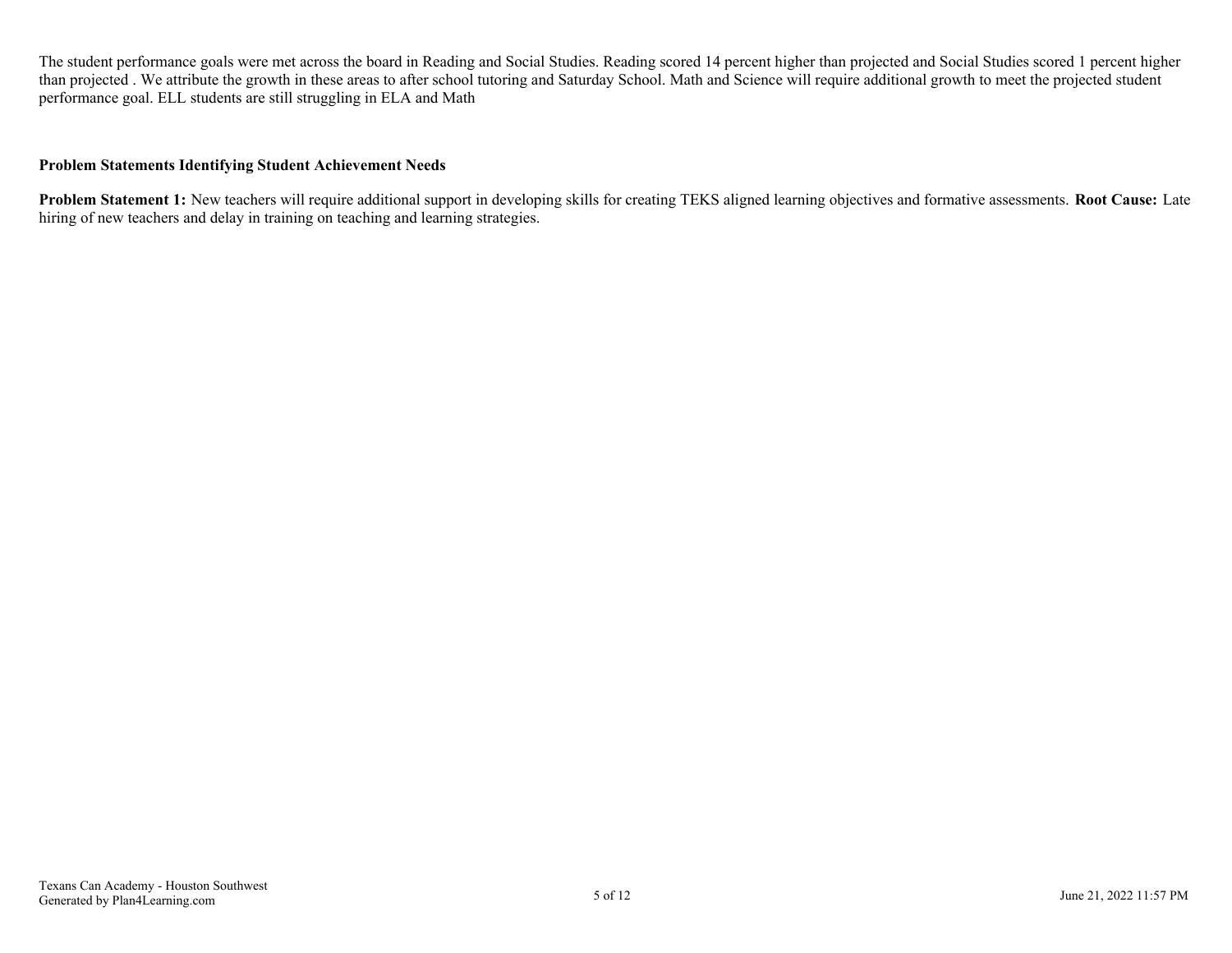# <span id="page-5-0"></span>**Staff Quality, Recruitment, and Retention**

#### **Staff Quality, Recruitment, and Retention Summary**

We have been able to hire long term subs for 21-22.

We have collaborated with HR to recruit and retain certified staff in the areas of ELAR/ESL and SPED.

We have professional development to support teachers which helps with retention.

#### **Staff Quality, Recruitment, and Retention Strengths**

Instructional Coaches and support of new teachers .

Long Term Subs.

Hiring of School Counselors.

Limited Teacher Vacancies.

#### **Problem Statements Identifying Staff Quality, Recruitment, and Retention Needs**

**Problem Statement 1:** Developing a Pool of Certified Math Teachers. **Root Cause:** Creating recruitment strategies for attracting quality teachers.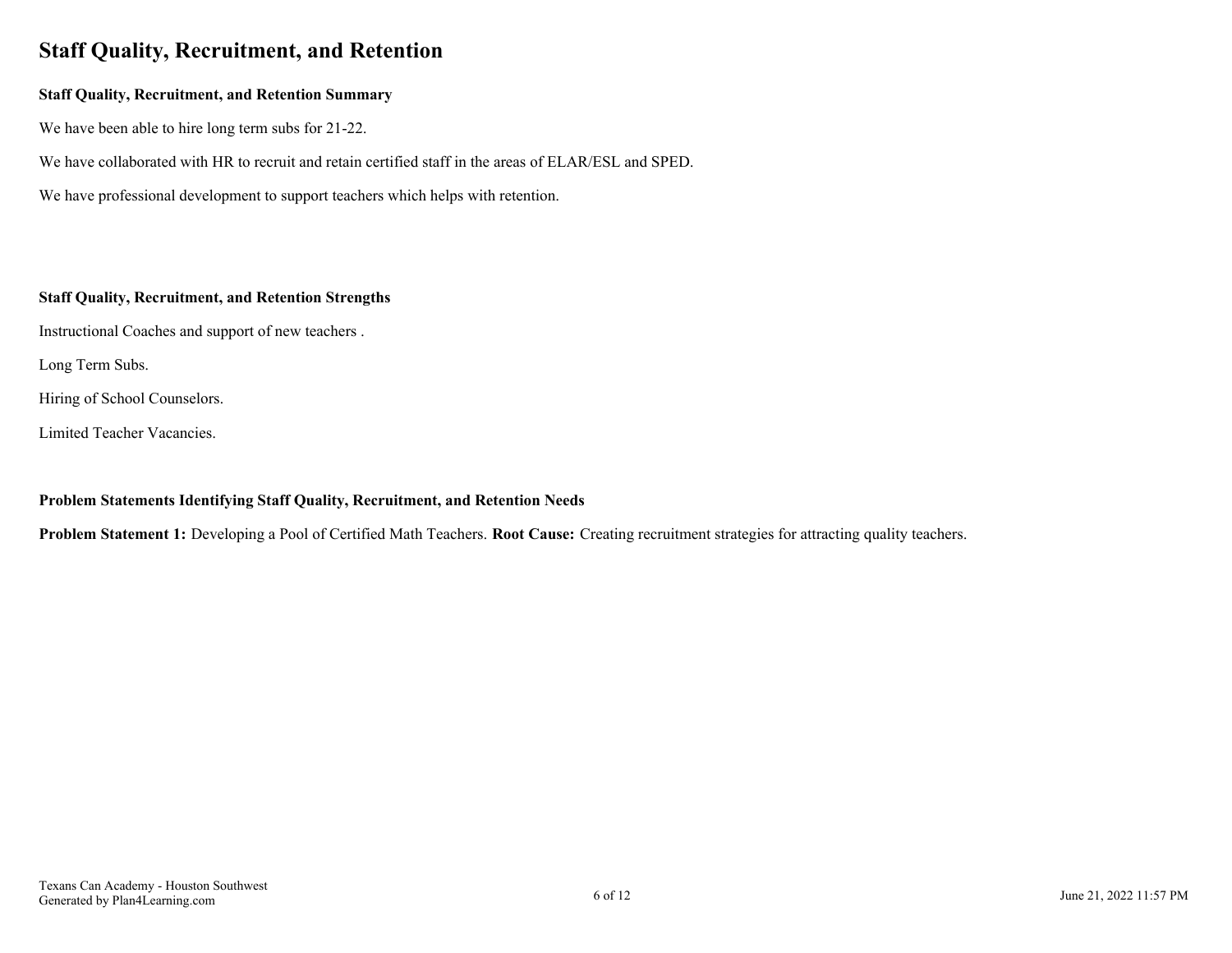<span id="page-6-0"></span>**Priority Problem Statements**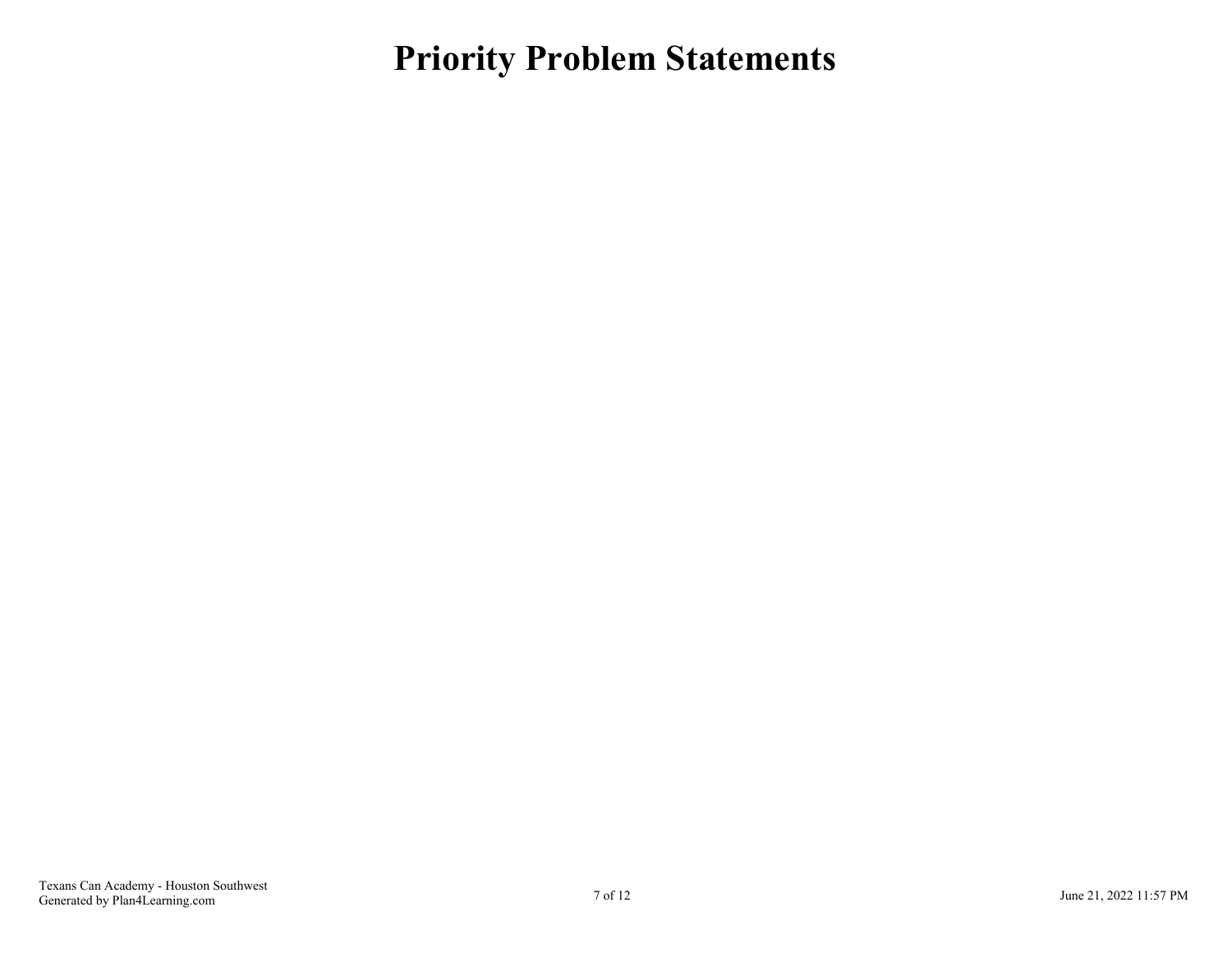# **Goals**

<span id="page-7-0"></span>Goal 1: Due to COVID, TCA Campuses will not be rated for accountability for 2020-2021. TCA will continue to participate in School Improvement activities, due to previous year ratings. TCA will ensure that learning gaps produced by remote learning and COVID are addressed . Academic achievement target goals are for Spring 2021: English I -30%

English II-32% Biology -70% US History -60% Alg. I -65%

**Performance Objective 1:** Students will achieve their maximum academic potential through targeted instruction.

**Evaluation Data Sources:** STAAR EOC Reports, TAPR

Goal 2: TCA will establish CCMR Domain III targets and goals for current 12th graders and current graduates. TCA will ensure 275 seniors earn an OSHA certification and/or Microsoft Certification. 30% of current year 12 graders and/or graduates must earn a CCMR point for the district.

Goal 3: Texans Can will increase awareness and education, capacity, coordination, access, and schoolwide mental health services. This includes schoolcommunity partnerships that provide a continuum of mental health services to support all students and the school community.

**Performance Objective 1:** Expand awareness, training and utilization of services provided by existing mental health partnerships.

**Evaluation Data Sources:** Commitments from existing mental health partners. Training schedule.

**Goal 4:** Texans Can will ensure all graduates have transition options for college, license, certificate or military placement.

**Performance Objective 1:** All 12th graders will have an outlined transition plan.

**Evaluation Data Sources:** SMS data tracking for every enrolled student.

**Goal 5:** TCA will ensure compliance by monitoring the Review 360 Evaluation Audits: CAP related items will demonstrate compliance by the state requirements in the following areas: Awarding of Credit, Graduation, ICG, Testing, Special Education, ELL and Credit Recovery

Texans Can Academy - Houston Southwest Generated by Plan4Learning.com June 21, 2022 11:57 PM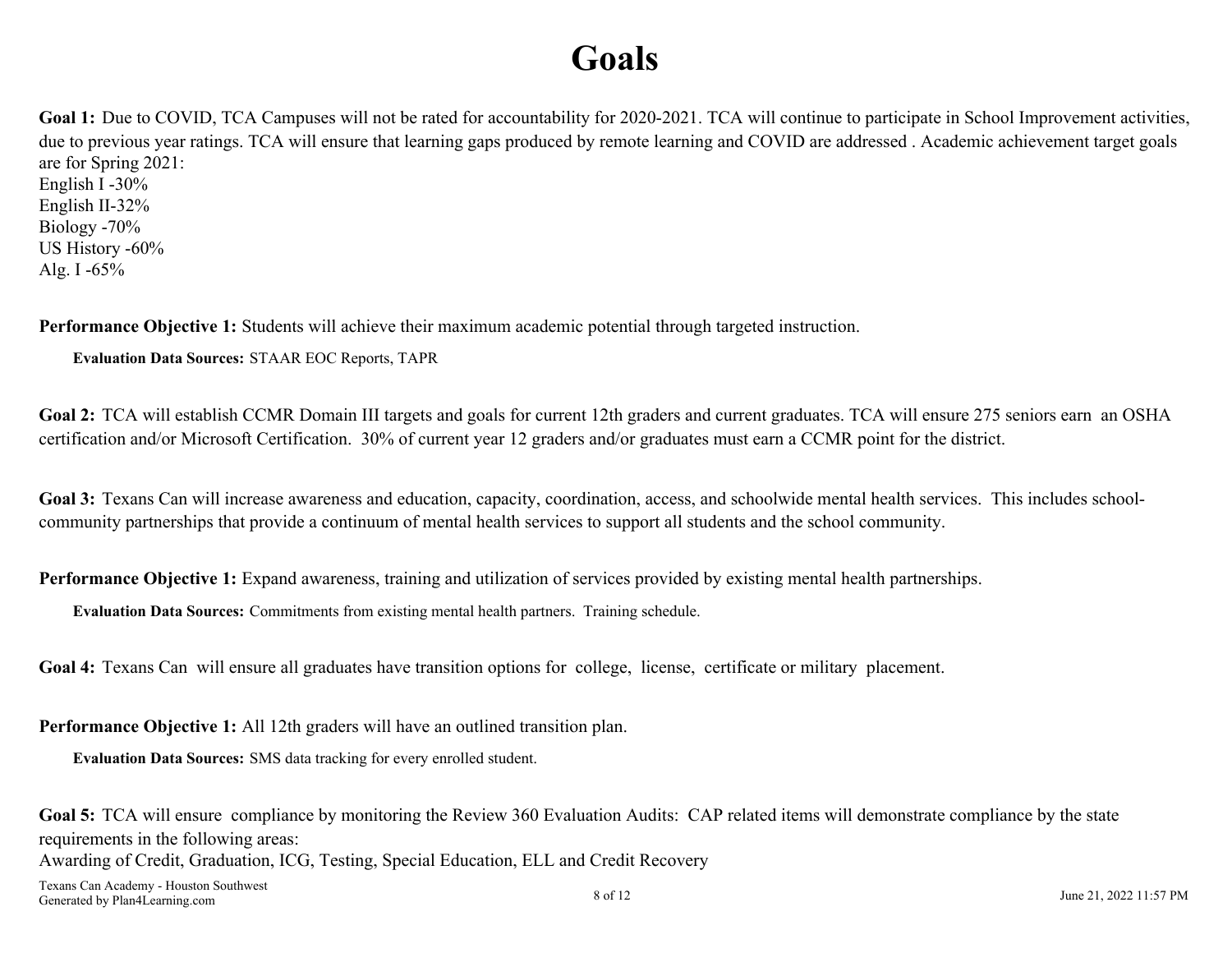<span id="page-8-0"></span>Goal 6: Due to COVID, TCA Campuses will not be rated for accountability for 2020-2021. TCA will continue to participate in School Improvement activities, due to previous year ratings. TCA will ensure that learning gaps produced by remote learning and COVID are addressed . Academic achievement target goals are for Spring 2022: English I -30% English II-32% Biology -70% US History -60% Alg. I -65%

Goal 7: TCA will establish CCMR Domain III targets and goals for current 12th graders and current graduates. TCA will ensure 275 seniors earn an OSHA certification and/or Microsoft Certification. 30% of current year 12 graders and/or graduates must earn a CCMR point for the district.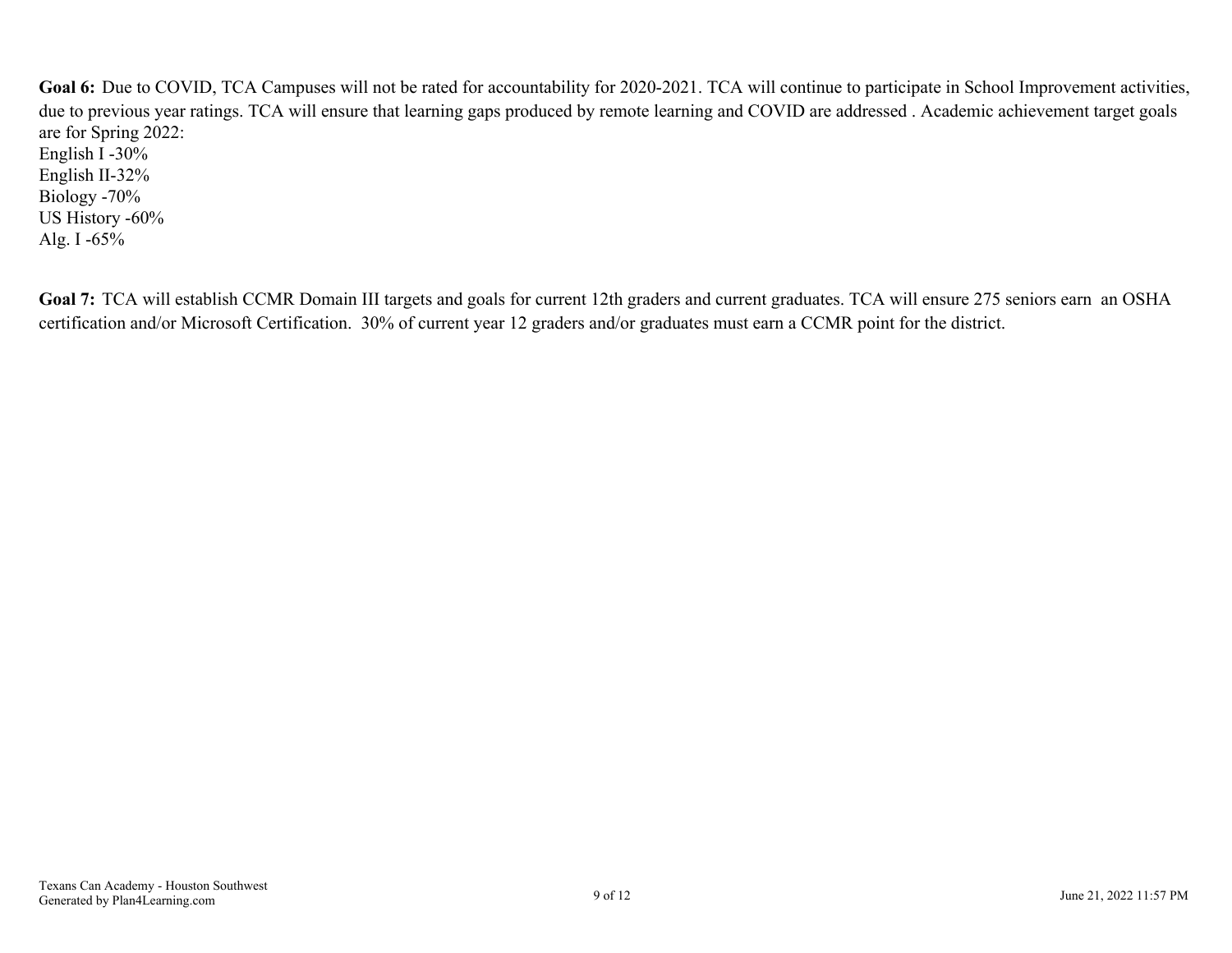# **Schoolwide and Targeted Assistance Title I Elements**

# <span id="page-9-0"></span>**ELEMENT 1. SWP COMPREHENSIVE NEEDS ASSESSMENT (CNA)**

### **1.1: Comprehensive Needs Assessment**

Domain III targets for HSW will be to increase in the area of CCMR target for annual graduates to 15%. Domain III target for HSW in ELL will increase to ensure 36% of ELL students will advance one language proficiency level.

Domain II Target for HSW 2021-22 : The Domain II target student progress measures will increase to ensure 55% of English II first time EOC Testers meeting their growth measure by May 2022. The Domain II target student progress measures will increase to ensure 55% of Alg. I first time EOC testers meeting their growth measure by May 2022.

Domain 1 goals for Houston Southwest is the following for Domain I EOC All : 56% Approaches 18 % Meets 3 % Masters Domain I : CCMR Annual Graduate Outcomes CCMR Target 7 %

# **ELEMENT 2. SWP CAMPUS IMPROVEMENT PLAN (CIP)**

### **2.1: Campus Improvement Plan developed with appropriate stakeholders**

[https://drive.google.com/drive/folders/1\\_JauMtPjpQ4HnIHHqax0WgZTKF9fdJh8?usp=sharing](https://drive.google.com/drive/folders/1_JauMtPjpQ4HnIHHqax0WgZTKF9fdJh8?usp=sharing)

### **2.3: Available to parents and community in an understandable format and language**

Here:<https://www.texanscan.org/parent-student/>

Under Parental Involvement Program

### **2.4: Opportunities for all children to meet State standards**

Offering support for all learners include using researched based practices for all students. We also offer Edgenuity online services for students. We offer OSHA and CCMR programs for students inlcuding Baylor Scott & White. We offer HB4545 interverventions for students for all students to ensure academic success on EOC STAAR and increase graduation rates. Edgenuity - Online Service Options for increased learning time Newsela -ELA platform for increased learning time Mathia -Math platform for increased learning time No Red Ink - Writing platform for increased learning time TEKS Resource System - All TEKS for CORE Subjects to ensure well-rounded education CCMR - OSHA /Baylor Scott and White Options for students to ensure well-rounded education TIL Professional Development for Teachers Saturday School for learning time Before School for tutorials After School for tutorials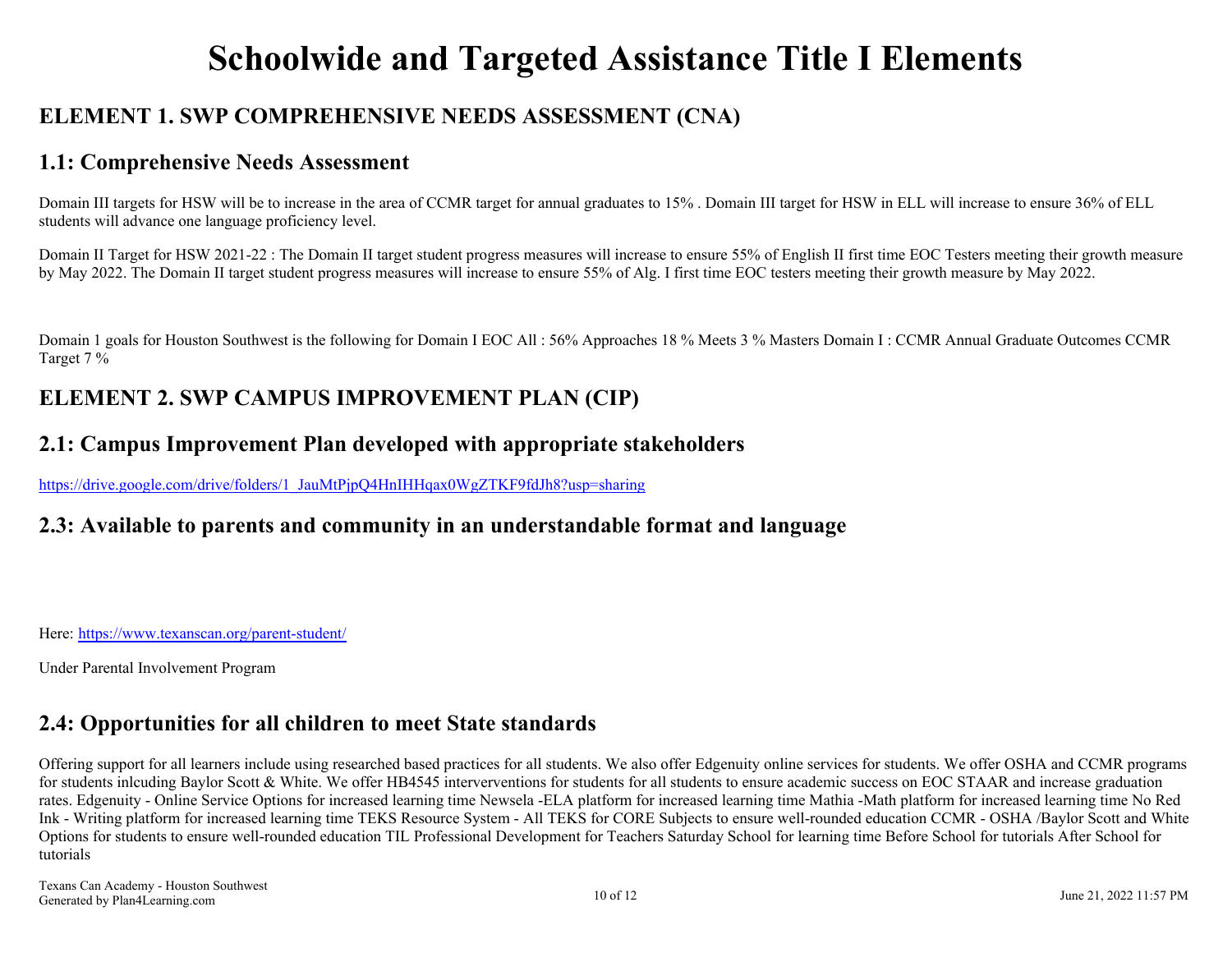### <span id="page-10-0"></span>**2.5: Increased learning time and well-rounded education**

Edgenuity - Online Service Options for increased learning time Newsela -ELA platform for increased learning time Mathia -Math platform for increased learning time No Red Ink - Writing platform for increased learning time TEKS Resource System - All TEKS for CORE Subjects to ensure well-rounded education CCMR - OSHA /Baylor Scott and White Options for students to ensure well-rounded education TIL Professional Development for Teachers Saturday School for learning time Before School for tutorials

# **2.6: Address needs of all students, particularly at-risk**

Data for the past 4 years suggest that our dropout rate has seen an increasing trend as follows: 13.5% (2018), 22.7% (2019), 21.9 (2020). For the 2020-2021 school year, our dropout rate was 37.6% for an enrollment of 7790, with 2928 students coded as leavers (code 98). There are several factors that impact our increasing dropout rates. First, as dropout-recovery schools, we serve students who have dropped out 1-2 times and who are typically 1-3 years behind their graduation cohort. The majority of students enrolling at Texans Can Academies have a history for nonattendance exacerbated by academic failure, inconsistent engagement or disengagement, lack of preparation for school, pregnancy, teen parenting responsibilities, economic hardships, family problems, domestic and relationship violence, mental illness, and alcohol or drug abuse. Another recent effect has been the COVID-19 pandemic. With Texas Education Agency (TEA) guidance, we closed schools during the spring of 2020. The shift from in-person to remote learning created a disconnect with our students as they struggled with Internet access, lack of hardware (laptops or Chromebook) access, and skill set to navigate our learning management system (LMS). Moreover, the financial crisis triggered by the pandemic has seen a rise in unemployment and students' reason for nonattendance or dropping out as "need to work to support my family" or "need to work to support myself." More importantly, our students need a moderate amount of in-person academic, social and emotional supports.

# **ELEMENT 3. PARENT AND FAMILY ENGAGEMENT (PFE)**

# **3.1: Develop and distribute Parent and Family Engagement Policy**

Fall and Spring Events for Parents and Commnity

ESL Parent Events

TCA School Website:

Here:<https://www.texanscan.org/parent-student/>

Under Parental Involvement Program

# **3.2: Offer flexible number of parent involvement meetings**

Fall and Spring Events for Parents and Commnity